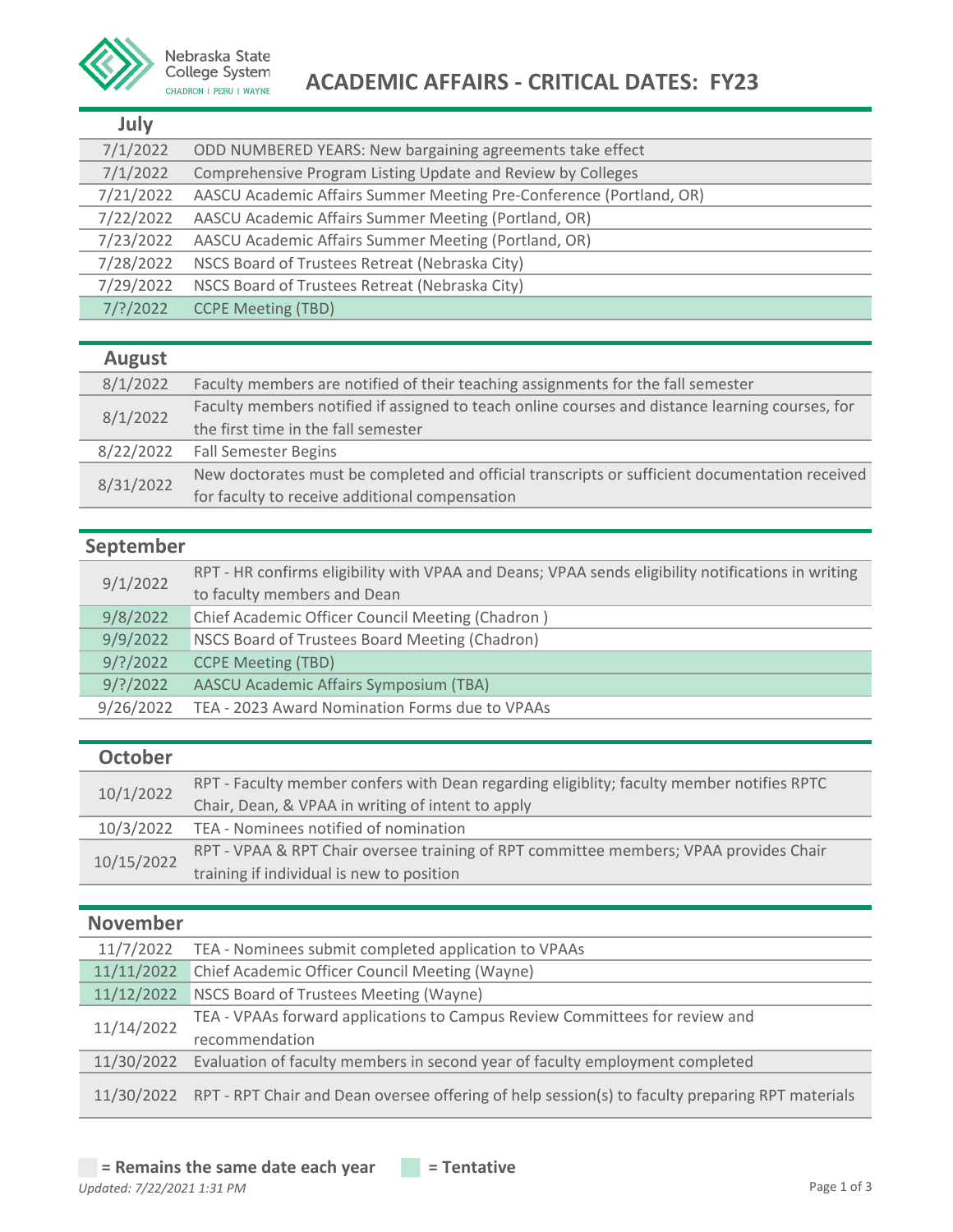

#### **December**

| 12/1/2022  | PRIOR TO: Requests for leave of absence for following year due according to deadline            |
|------------|-------------------------------------------------------------------------------------------------|
|            | established by VPAA                                                                             |
| 12/1/2022  | PRIOR TO: Applications for sabbaticals due according to deadline established by VPAA            |
| 12/?/2022  | <b>CCPE Meeting (Lincoln)</b>                                                                   |
| 12/15/2022 | Non-renewal notices due to faculty in second year of service                                    |
| 12/15/2022 | Faculty members are notified of their teaching assignments for the spring semester              |
| 12/15/2022 | Faculty members notified if assigned to teach online courses and distance learning courses, for |
|            | the first time in the spring semester                                                           |
| 12/16/2022 | <b>Fall Commencement</b>                                                                        |
| 12/31/2022 | Non-renewal notices due for NSCPA employees in third year of employment                         |
| 12/31/2022 | Six month non-renewal notices due for non-union professional staff in third year or more of     |
|            | employment                                                                                      |

### **January**

| 1/9/2023  | <b>Spring Semester Begins</b>                                                    |
|-----------|----------------------------------------------------------------------------------|
| 1/11/2023 | RPT - Faculty submit application materials (1st day of spring term)              |
| 1/12/2023 | Chief Academic Officer Council Meeting (Lincoln)                                 |
| 1/13/2023 | NSCS Board of Trustees Board Meeting (Lincoln)                                   |
| 1/16/2023 | TEA - Recommendation from Campus Review Committees forwarded to VPAAs for review |
| 1/30/2023 | Faculty PAR/FIF/activity reports due to the Dean                                 |
| 1/30/2023 | TEA - Recommendation of VPAAs forwarded to Presidents                            |

| <b>February</b> |                                                                         |
|-----------------|-------------------------------------------------------------------------|
| 2/1/2023        | Program Review Reports due to Vice Chancellor for APP                   |
| 2/1/2023        | Faculty notification in writing of President's sabbatical decision      |
| 2/1/2023        | Faculty leave of absence extension requests due                         |
| 2/1/2023        | RPT - Dean recommendations submitted to VPAAs                           |
| 2/13/2023       | TEA - 2023 Finalists forwarded by Presidents to Vice Chancellor for APP |

| <b>March</b> |                                                                                        |
|--------------|----------------------------------------------------------------------------------------|
| $3$ /?/2023  | AASCU Academic Affairs Symposium (TBA)                                                 |
| 3/1/2023     | PRIOR TO: Non-renewal notices due for faculty in first year of service                 |
| 3/1/2023     | RPT - RPT Committee recommendations submitted to VPAAs by Committee Chairs             |
| $3/$ ?/2023  | <b>CCPE Meeting (TBD)</b>                                                              |
| 3/15/2023    | PRIOR TO: Non renewal notices due for NSCPA employees in second year of employment     |
| 3/15/2023    | RPT - VPAAs submit written recommendations to Presidents                               |
| 3/15/2023    | Chief Academic Officer Council Meeting (Nebraska City)                                 |
| 3/16/2023    | TEA - 2023 NSCS award recipient selected by Academics & Personnel Committee            |
| 3/16/2023    | NSCS Board of Trustees Board Meeting (Peru)                                            |
| 3/17/2023    | NSCS Board of Trustees Board Meeting (Peru)                                            |
| 3/17/2023    | TEA - Press release for 2021 NSCS TEA recipient sent out                               |
| 3/31/2023    | Three month non-renewal notices due for non-union professional staff in second year of |
|              | employment                                                                             |

### $=$  **Remains the same date each year**  $=$  **Tentative**